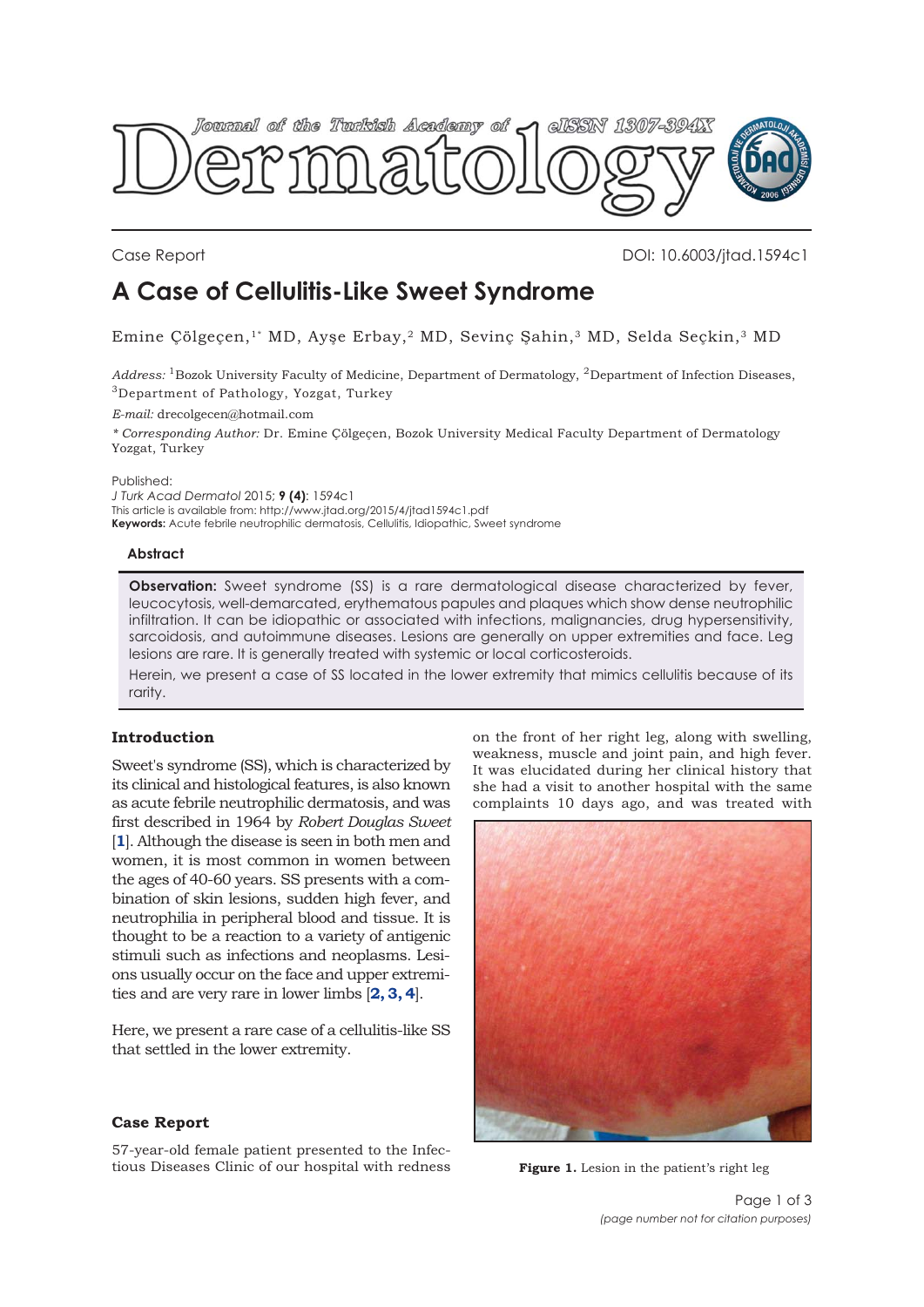*J Turk Acad Dermato*l 2015; **9 (4)**: 1594c1. http://www.jtad.org/2015/4/jtad1594c1.pdf



**Figure 2 .** The band-like edema in the superficial dermis underneath the atrophic epidermis (Hematoxylin-eosin stain, x40)

3x1g of ampicillin/sulbactam parenterally for five days with a diagnosis of cellulitis. As her symptoms did not subside, she came to our hospital's Infectious Diseases Clinic. The dermatologic examination revealed erythema and edema on the right leg (**[Figure 1](#page-0-0)**). Upon evaluation of the patient's medical history, we found out that the patient had type 2 diabetes mellitus for seven years. She had been on medication by oral antidiabetic agents (gliclazide and metformin) since 2009. Her family history was unremarkable. The results of the laboratory examination were as follows: white blood cell count was 5.26 K/uL; C-reactive protein (CRP) was 52.9 mg/L; neutrophils were 2.85 K/uL; sedimentation rate was 55 mm/h; fasting blood glucose was 129 mg/dL; and glycated hemoglobin A1C was 6.3 H. Her total urinalysis, blood smear, liver, and kidney function tests were within the normal limits. No pathology was detected on the chest radiography or abdominal ultrasonography. The patient was diagnosed as cellulitis and treated with 4x2 g ampicillin/sulbactam and 2x400 mg ciprofloxacin intravenously while at the Infectious Diseases Clinic. No resolution of clinical lesions was observed following one week of treatment, so a dermatology consultation was ordered and a skin punch biopsy procedure was performed. Histopathologically, a thick, bandlike edema that contained sparse lymphocytes and erythrocytes was detected in the superficial dermis just underneath the atrophic epidermis showing mild orthokeratosis (**Figure 2**). Slightly dilated capillaries with swollen endothelium as well as sparse polymorphonuclear leukocytes, erythrocytes, and lymphocytes around the vessels were seen in the superficial dermis under the edematous area (**Figure 3**). In addition, sparse histiocytes and lymphocytes were observed between the adipocytes in subcutaneous adipose tissue. It was noted in the pathology report that the histopathologic findings might be indicative of late stage SS. After evaluating clinical and laboratory findings in



**Figure 3 .** The higher magnification view of the edema and mild perivascular infiltration of leukocytes, and neutrophils in the superficial dermis (Hematoxylin-eosin stain, x200)

conjunction with histopathological features, the patient was diagnosed as SS and a treatment of 40 mg/day of systemic methylprednisolone was started. A follow-up exam after weeklong treatment revealed that the lesions regressed significantly.

### **Discussion**

SS (acute febrile neutrophilic dermatosis) is a sudden onset of neutrophilic dermatosis accompanied by fever and peripheral neutrophilia and is characterized by sensitive red-purple papules, plaques, and nodules [**[1,](#page-2-0) [2, 3](#page-2-0)**]. Although infections, vaccines, malignancies, hypocalcemia, and drugs have been suspected in the etiology of disease, because the cause of SS cannot be determined in more than half of all cases, they are described as idiopathic [**[4, 5, 6, 7](#page-2-0)**]. In recent years, it has been proposed that excessive secretion of cytokines, particularly IL-1 (interleukin-1), and an abnormal immune response to those cytokines might be among the mechanisms that initiate pathogenesis [**[2,](#page-2-0) [5, 6](#page-2-0)**]. Since the etiology of SS could not be determined in our case, it was considered as idiopathic.

In SS, the skin findings are often disease-specific and are therefore clinically diagnostic. The characteristic skin lesions include painful, sharp-edged erythematous plaques which are often seen on the face, neck, upper chest, and upper extremities. Eczematous, pustular, vesicular, and crusted lesions may also occur. Asymmetrically distributed single or multiple lesions may occur, but the shape and size of lesions are variable. Although annular or arcuate lesions are often observed, small acneiform lesions may also develop.